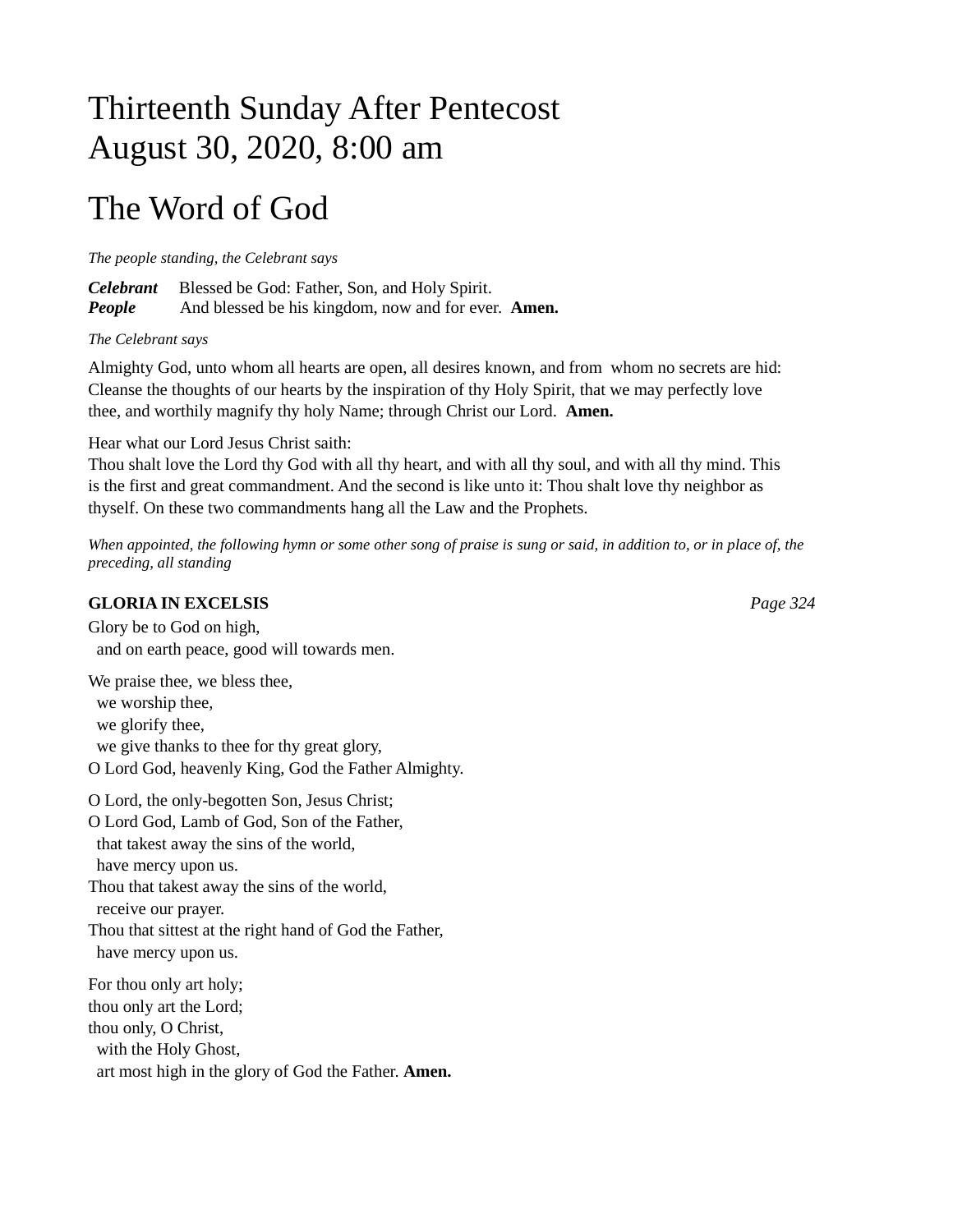# **THE COLLECT OF THE DAY**

*The Celebrant says to the people* 

The Lord be with you.

#### *People* **And with thy spirit.** Let us pray.

*The Celebrant says the Collect*

*L*ord of all power and might, the author and giver of all good things: Graft in our hearts the love of your Name; increase in us true religion; nourish us with all goodness; and bring forth in us the fruit of good works; through Jesus Christ our Lord, who lives and reigns with you and the Holy Spirit, one God for ever and ever. **Amen.**

# **THE COLLECT OF AUGUSTINE, BISHOP OF HIPPO**

*L*ord God, the light of the minds that know you, the life of the souls that love you, and the strength of the hearts that serve you: Help us, following the example of your servant Augustine of Hippo, so to know you that we may truly love you, and so to love you that we may fully serve you, whom to serve is perfect freedom; through Jesus Christ our Lord, who lives and reigns with you and the Holy Spirit, one God, now and for ever. **Amen.**

# **THE FIRST LESSON** *Kathy Chiles*

The people sit. One or two Lessons, as appointed, are read, the Reader first saying

# **A Reading from the Book of the Prophet Jeremiah:**

*O* LORD, you know; remember me and visit me, and bring down retribution for me on my persecutors. In your forbearance do not take me away; know that on your account I suffer insult. Your words were found, and I ate them, and your words became to me a joy and the delight of my heart; for I am called by your name, O LORD, God of hosts. I did not sit in the company of merrymakers, nor did I rejoice; under the weight of your hand I sat alone, for you had filled me with indignation. Why is my pain unceasing, my wound incurable, refusing to be healed? Truly, you are to me like a deceitful brook, like waters that fail. Therefore thus says the LORD: "If you turn back, I will take you back, and you shall stand before me. If you utter what is precious, and not what is worthless, you shall serve as my mouth. It is they who will turn to you, not you who will turn to them. And I will make you to this people a fortified wall of bronze; they will fight against you, but they shall not prevail over you, for I am with you to save you and deliver you, says the LORD. I will deliver you out of the hand of the wicked, and redeem you from the grasp of the ruthless."

The Word of the Lord.

*People* Thanks be to God.

*A Psalm, hymn, or anthem may follow each Reading.*

# **THE PSALM (In Unison) Psalm 26:1-8** *Page 616*

Judica me, Domine

<sup>1</sup> Give judgment for me, O LORD, for I have lived with integrity; \* I have trusted in the Lord and have not faltered.

 $2$  Test me, O LORD, and try me;  $*$ examine my heart and my mind.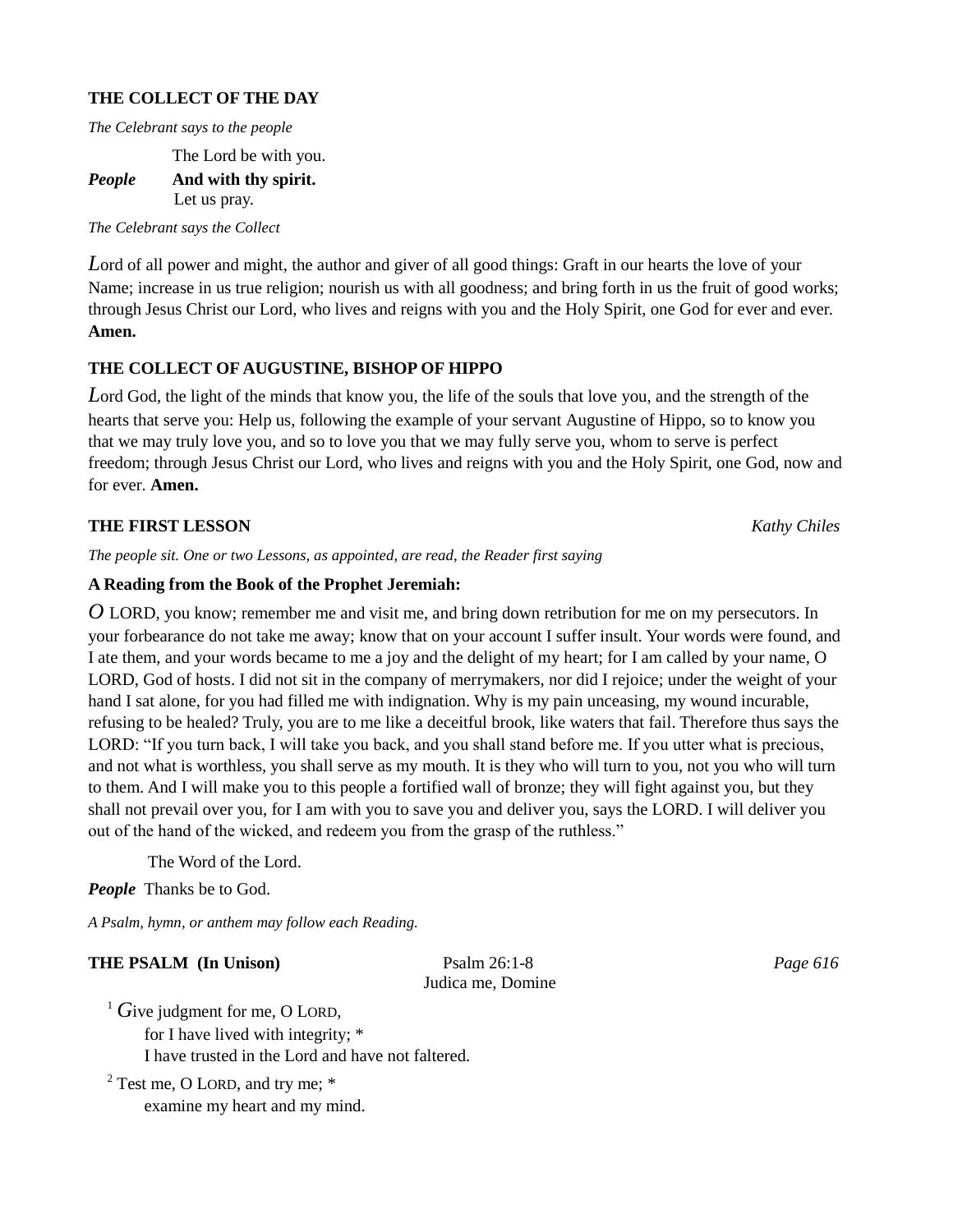<sup>3</sup> For your love is before my eyes; \* I have walked faithfully with you.

<sup>4</sup> I have not sat with the worthless, \* nor do I consort with the deceitful.

<sup>5</sup> I have hated the company of evildoers; \* I will not sit down with the wicked.

6 I will wash my hands in innocence, O LORD, \* that I may go in procession round your altar,

<sup>7</sup> Singing aloud a song of thanksgiving  $*$ and recounting all your wonderful deeds.

 $8$  LORD, I love the house in which you dwell  $*$ and the place where your glory abides.

### **THE SECOND LESSON** Romans 12:9-21 *Kathy Chiles*

# **A Reading from the Letter of Paul to the Romans:**

Let love be genuine; hate what is evil, hold fast to what is good; love one another with mutual affection; outdo one another in showing honor. Do not lag in zeal, be ardent in spirit, serve the Lord. Rejoice in hope, be patient in suffering, persevere in prayer. Contribute to the needs of the saints; extend hospitality to strangers. Bless those who persecute you; bless and do not curse them. Rejoice with those who rejoice, weep with those who weep. Live in harmony with one another; do not be haughty, but associate with the lowly; do not claim to be wiser than you are. Do not repay anyone evil for evil, but take thought for what is noble in the sight of all. If it is possible, so far as it depends on you, live peaceably with all. Beloved, never avenge yourselves, but leave room for the wrath of God; for it is written, "Vengeance is mine, I will repay, says the Lord." No, "if your enemies are hungry, feed them; if they are thirsty, give them something to drink; for by doing this you will heap burning coals on their heads." Do not be overcome by evil, but overcome evil with good.

The Word of the Lord.

*People* Thanks be to God.

*Then, all standing, the Deacon or a Priest reads the Gospel, first saying*

**THE GOSPEL** *Matthew 16:21-28 The Very Rev. AJ Heine, Jr.*

# **The Holy Gospel of our Lord Jesus Christ according to Matthew.**

*People* Glory be to thee, O Lord.

*J*esus began to show his disciples that he must go to Jerusalem and undergo great suffering at the hands of the elders and chief priests and scribes, and be killed, and on the third day be raised. And Peter took him aside and began to rebuke him, saying, "God forbid it, Lord! This must never happen to you." But he turned and said to Peter, "Get behind me, Satan! You are a stumbling block to me; for you are setting your mind not on divine things but on human things." Then Jesus told his disciples, "If any want to become my followers, let them deny themselves and take up their cross and follow me. For those who want to save their life will lose it, and those who lose their life for my sake will find it. For what will it profit them if they gain the whole world but forfeit their life? Or what will they give in return for their life? For the Son of Man is to come with his angels in the glory of his Father, and then he will repay everyone for what has been done." Truly I tell you, there are some standing here who will not taste death before they see the Son of Man coming in his kingdom."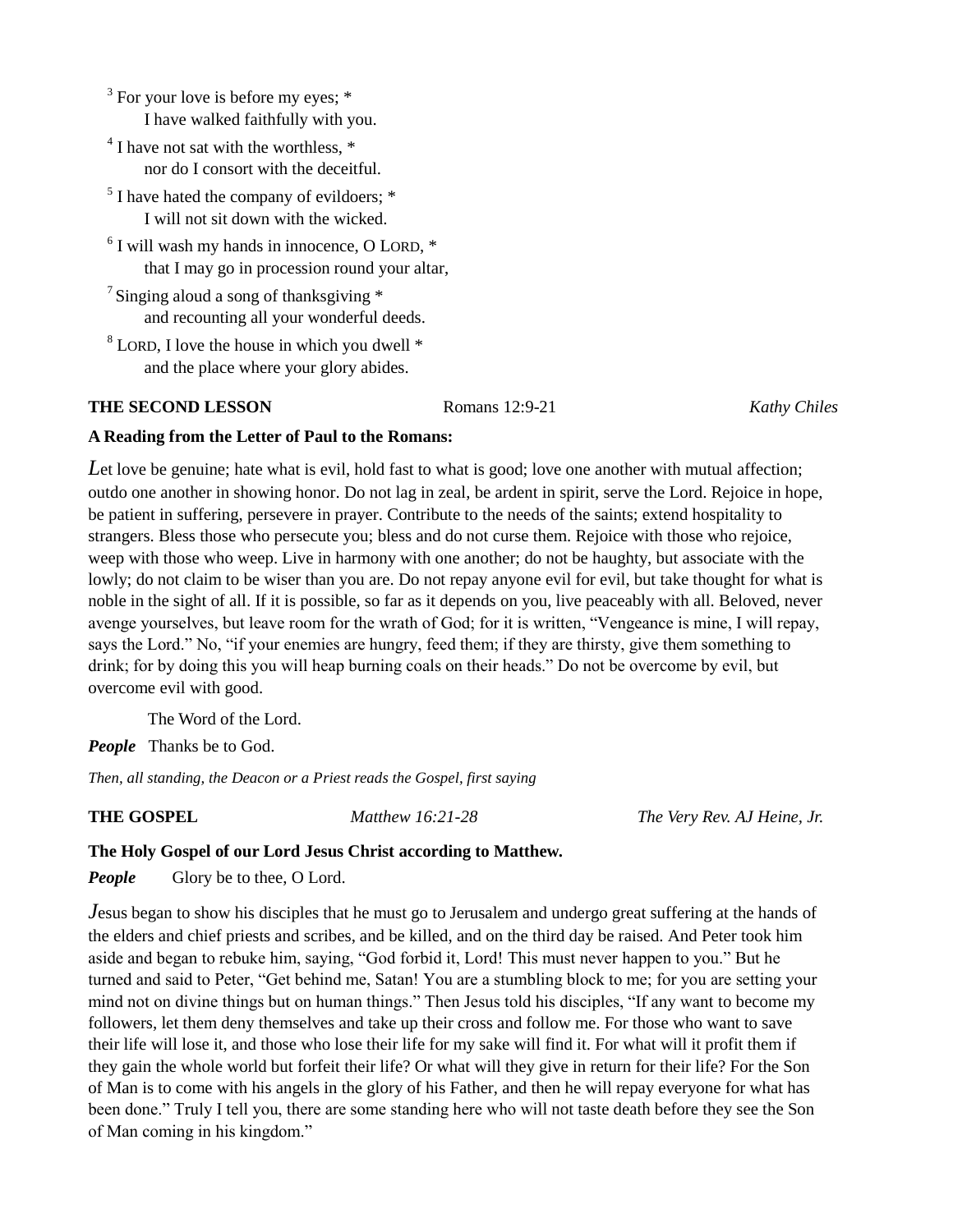The Gospel of the Lord.

*People* Praise be to thee, O Christ.

**THE SERMON** *<i>The Very Rev. AJ Heine, Jr. The Very Rev. AJ Heine, Jr.* 

*On Sundays and other Major Feasts there follows, all standing*

# **THE NICENE CREED**

We believe in one God, the Father, the Almighty, maker of heaven and earth, of all that is, seen and unseen. We believe in one Lord, Jesus Christ, the only Son of God, eternally begotten of the Father, God from God, Light from Light, true God from true God, begotten, not made, of one Being with the Father. Through him all things were made. For us and for our salvation he came down from heaven: by the power of the Holy Spirit he became incarnate from the Virgin Mary, and was made man. For our sake he was crucified under Pontius Pilate; he suffered death and was buried. On the third day he rose again

in accordance with the Scriptures;

he ascended into heaven

 and is seated at the right hand of the Father. He will come again in glory to judge the living and the dead, and his kingdom will have no end.

We believe in the Holy Spirit, the Lord, the giver of life, who proceeds from the Father and the Son. With the Father and the Son he is worshiped and glorified. He has spoken through the Prophets. We believe in one holy catholic and apostolic Church. We acknowledge one baptism for the forgiveness of sins. We look for the resurrection of the dead, and the life of the world to come. **Amen**.

# **THE PRAYERS OF THE PEOPLE**

*Let us pray for the whole state of Christ's Church and the world.* 

*Almighty and ever living God, who in thy holy Word hast taught us to make prayers, and supplications, and to give thanks for all men: Receive these our prayers which we offer unto thy divine Majesty, beseeching thee to inspire continually the Universal Church with the spirit of truth, unity, and concord; and grant that all those who do confess thy holy Name may agree in the truth of thy holy Word, and live in unity and godly love.* 

*Lord, in thy mercy….. Hear our prayer*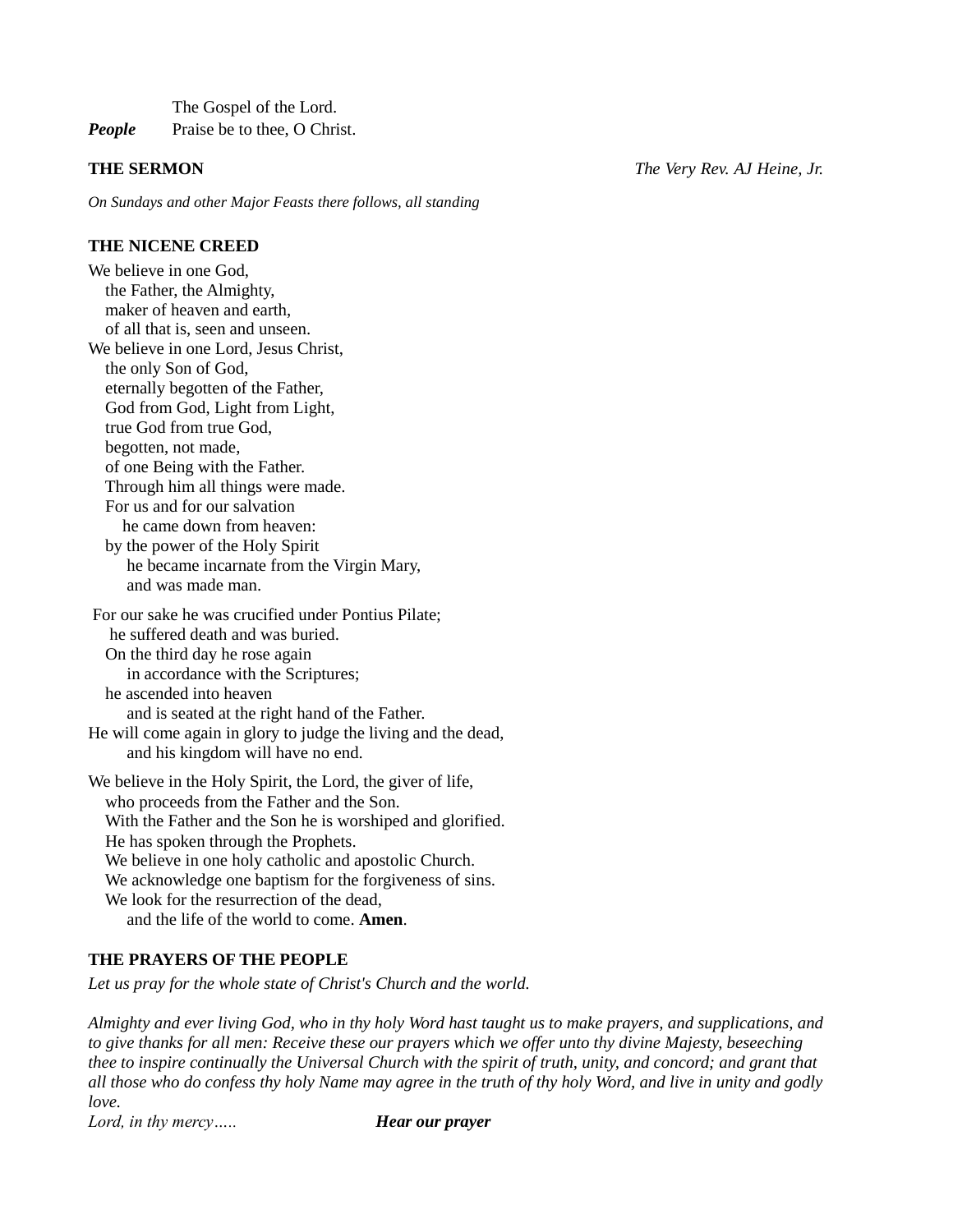*Give grace, O heavenly Father, to all bishops and other ministers especially Justin, Archbishop of Canterbury; Michael, Presiding Bishop of the Episcopal Church; Morris, Bishop of Louisiana; AJ, our clergy, Benjamin, our seminarian; that they may both by their life and doctrine, set forth thy true and lively Word, and rightly and duly administer thy holy Sacraments. Lord, in thy mercy….. Hear our prayer*

*And to all thy people give thy heavenly grace, and especially to this congregation here and at home, the Church in the Dioceses of Louisiana and Honduras, St. Augustine's Pre-School, and our partners in Mission: Church of the Holy Spirit, Tela, and Bissonet Plaza Elementary School; that, with meek heart and due reverence, they may hear and receive thy holy Word, truly serving thee in holiness and righteousness all the days of their life. Lord, in thy mercy….. Hear our prayer*

*We beseech thee also so to rule the hearts of those who bear the authority of government in this and every land especially Donald, our President, John Bel, our Governor, and Cynthia, our Parish President, that they may be led to wise decisions and right actions for the welfare and peace of the world. Lord, in thy mercy….. Hear our prayer*

*Open, O Lord, the eyes of all people to behold thy gracious hand in all thy works, that, rejoicing in thy whole creation, they may honor thee with their substance, and be faithful stewards of thy bounty. Lord, in thy mercy….. Hear our prayer*

*And we most humbly beseech thee, of thy goodness, O Lord, to comfort and succor Stephanie Royes, Kenny and Chiristia Barrett, Rick, Samantha, Adelyn and Rylen Reeves, Adrielle, The Rev. Jackie Means, Jose, Carol Britt, Kris Hartnell, The Rev. Walter Vann Windsor, Joey P., Renee Verver, Wayne Brown, those affected by COVID-19, Health Care Workers, first responders, those serving in the military, all those impacted by Hurricane Laura, all those persecuted for their faith; and anyone we now name, either silently or aloud (pause) and any who in this transitory life, are in trouble, sorrow, need, sickness, or any other adversity.*

*Lord, in thy mercy….. Hear our prayer*

*And we also bless thy holy Name for all thy servants departed this life in thy faith and fear, especially those murdered in the community this week (pause) and those we name either silently or aloud... (pause)... beseeching thee to grant them continual growth in thy love and service; and to grant us grace so to follow the good examples of Augustine and all thy saints that with them we may be partakers of thy heavenly kingdom.* 

*Lord, in thy mercy..... Hear our prayer* 

*For the members of St. Augustine's celebrating their birthday this week: Patricia Moran, James Capps, Carol Grenn, Danny Flemming and Peter Boimare. Lord, in thy mercy….. Hear our prayer*

*Grant these our prayers, O Father, for Jesus Christ's sake, our only Mediator and Advocate. Amen.*

# **THE CONFESSION OF SIN** *Page 331*

Most merciful God, we confess that we have sinned against thee in thought, word, and deed, by what we have done, and by what we have left undone. We have not loved thee with our whole heart; we have not loved our neighbors as ourselves.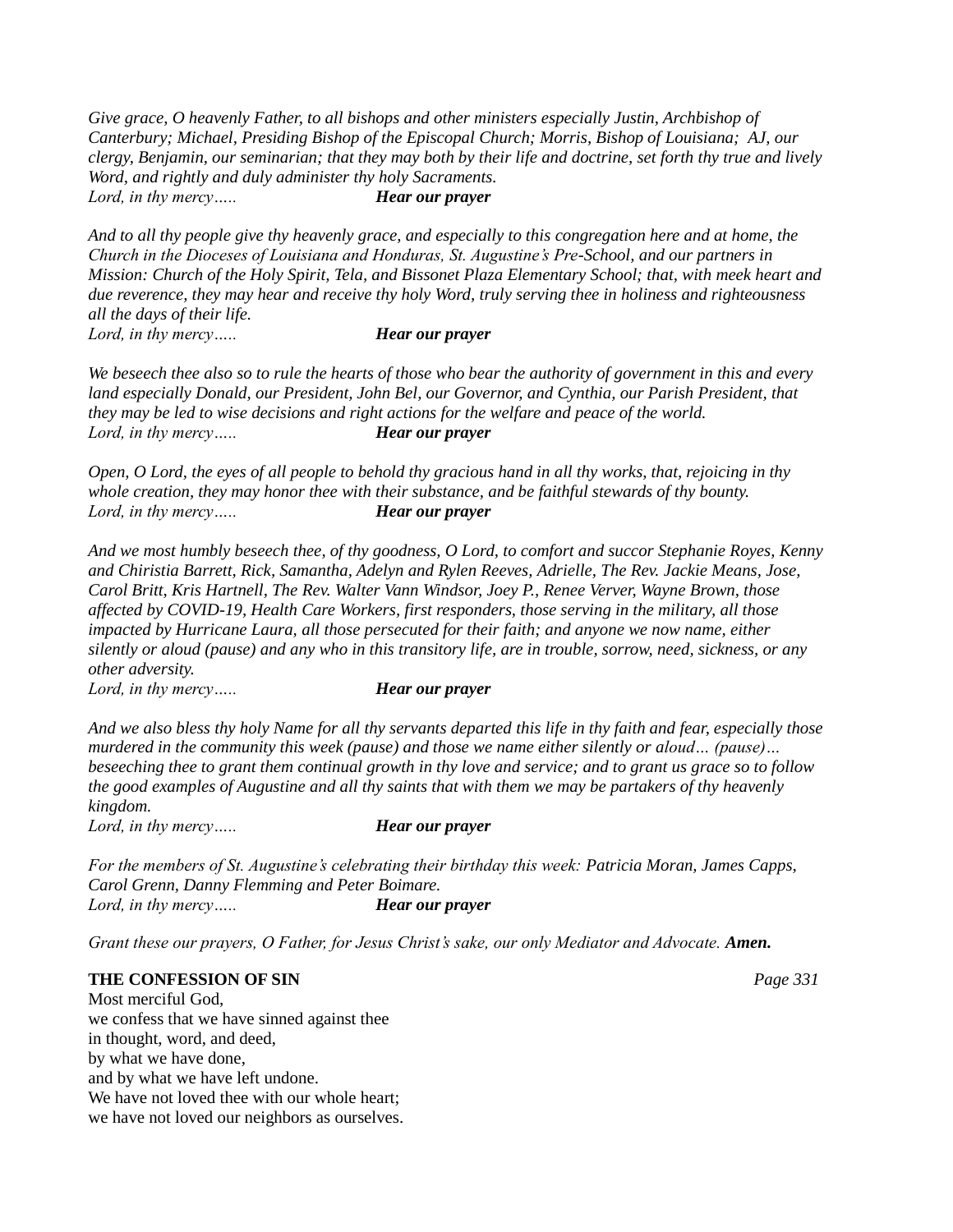We are truly sorry and we humbly repent. For the sake of thy Son Jesus Christ, have mercy on us and forgive us; that we may delight in thy will, and walk in thy ways, to the glory of thy Name. **Amen**..

#### *The Priest, stands and says*

Almighty God, our heavenly Father, who of his great mercy hath promised forgiveness of sins to all those who with hearty repentance and true faith turn unto him, have mercy upon you, pardon and deliver you from all your sins, confirm and strengthen you in all goodness, and bring you to everlasting life; through Jesus Christ our Lord. **Amen.**

*A Minister may then say one or more of the following sentences, first saying*

Hear the Word of God to all who truly turn to him.

Come unto me, all ye that travail and are heavy laden, and I will refresh you. *Matthew 11:28*

God so loved the world, that he gave his only-begotten Son, to the end that all that believe in him should not perish, but have everlasting life. *John 3:16*

This is a true saying, and worthy of all men to be received, that Christ Jesus came into the world to save sinners. *1 Timothy 1:15*

If any man sin, we have an Advocate with the Father, Jesus Christ the righteous; and he is the perfect offering for our sins, and not for ours only, but for the sins of the whole world. *1 John 2:1-2*

### **THE PEACE**

*All stand. The Celebrant says to the people*

The peace of the Lord be always with you.

*People* And with thy spirit.

# **ANNOUNCEMENTS**

*Today's undesignated offering goes to the Bishop's Fund for support of emergencies and non-budgeted ministries.*

# **THE HOLY COMMUNION**

 *Celebrant: The Very Rev. William A.J. Heine, Jr.*

*The Celebrant may begin the Offertory with one of the sentences on pages 343-344, or with some other sentence of Scripture.*

### **THE GREAT THANKSGIVING** Eucharistic Prayer I *Page 333*

*The people stand. The Celebrant, whether bishop or priest, faces them and sings or says*

| <b>Celebrant</b> | The Lord be with you.                 |
|------------------|---------------------------------------|
| Congregation     | And with thy spirit.                  |
| <b>Celebrant</b> | Lift up your hearts.                  |
| Congregation     | We lift them up unto the Lord.        |
| <b>Celebrant</b> | Let us give thanks unto our Lord God. |
| Congregation     | It is meet and right so to do.        |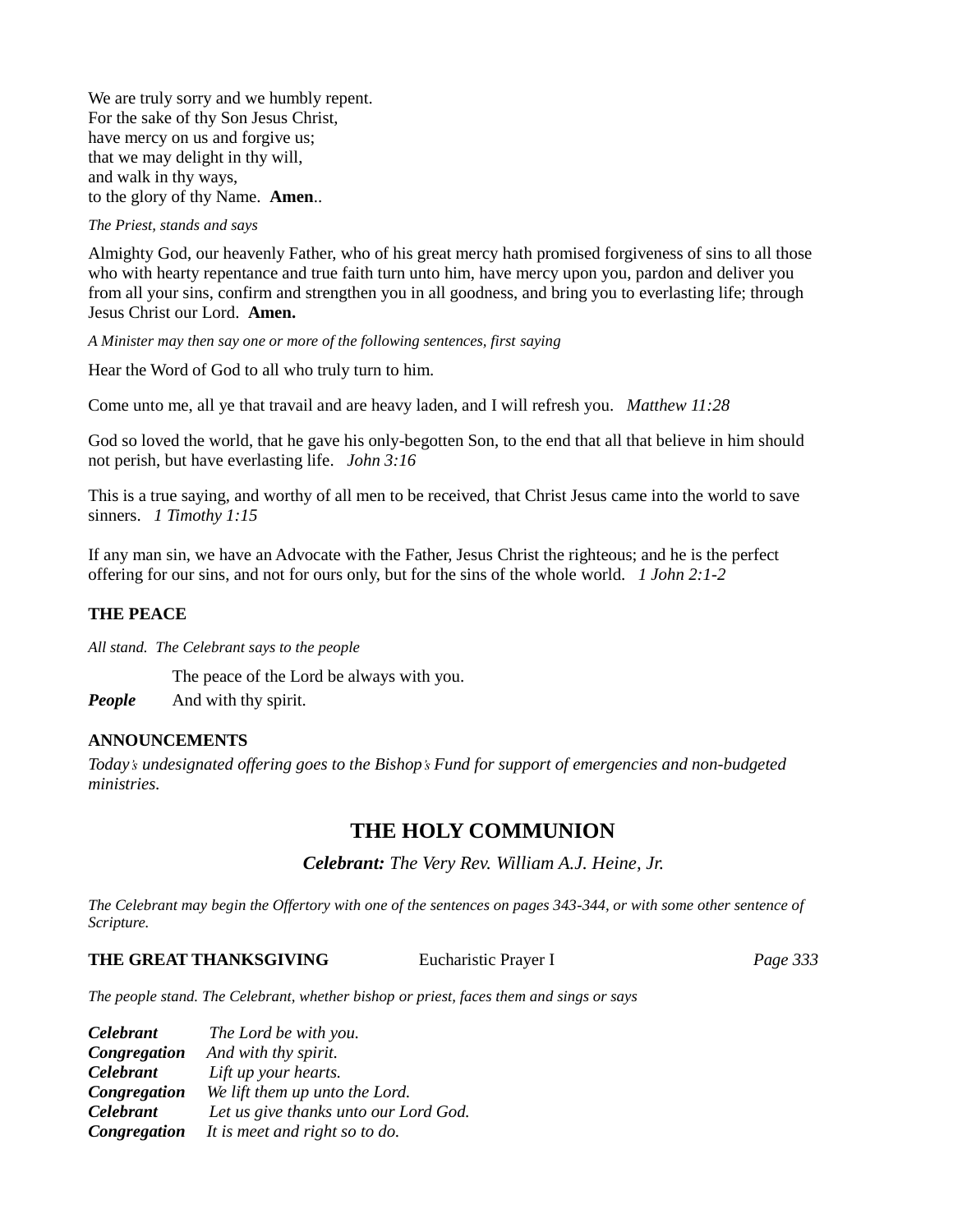#### *Then, facing the Holy Table, the Celebrant proceeds*

It is very meet, right, and our bounden duty, that we should at all times, and in all places, give thanks unto thee, O Lord, holy Father, almighty, everlasting God. Creator of the light and source of life, who hast made us in thine image, and called us to new life in Jesus Christ our Lord.

Therefore with Angels and Archangels, and with all the company of heaven, we laud and magnify thy glorious Name; evermore praising thee, and saying,

Holy, holy, holy, Lord God of Hosts: Heaven and earth are full of thy glory. Glory be to thee, O Lord Most High.

*Here may be added*

Blessed is he that cometh in the name of the Lord. Hosanna in the highest. *The people kneel or stand.*

#### *Then the Celebrant continues*

All glory be to thee, Almighty God, our heavenly Father, for that thou, of thy tender mercy, didst give thine only Son Jesus Christ to suffer death upon the cross for our redemption; who made there, by his one oblation of himself once offered, a full, perfect, and sufficient sacrifice, oblation, and satisfaction, for the sins of the whole world; and did institute, and in his holy Gospel command us to continue, a perpetual memory of that his precious death and sacrifice, until his coming again.

*At the following words concerning the bread, the Celebrant is to hold it, or lay a hand upon it; and at the words concerning the cup, to hold or place a hand upon the cup and any other vessel containing wine to be consecrated*

For in the night in which he was betrayed, he took bread; and when he had given thanks, he brake it, and gave it to his disciples, saying, "Take, eat, this is my Body, which is given for you. Do this in remembrance of me."

Likewise, after supper, he took the cup; and when he had given thanks, he gave it to them, saying, "Drink ye all of this; for this is my Blood of the New Testament, which is shed for you, and for many, for the remission of sins. Do this, as oft as ye shall drink it, in remembrance of me."

Wherefore, O Lord and heavenly Father, according to the institution of thy dearly beloved Son our Savior Jesus Christ, we, thy humble servants, do celebrate and make here before thy divine Majesty, with these thy holy gifts, which we now offer unto thee, the memorial thy Son hath commanded us to make; having in remembrance his blessed passion and precious death, his mighty resurrection and glorious ascension; rendering unto thee most hearty thanks for the innumerable benefits procured unto us by the same.

And we most humbly beseech thee, O merciful Father, to hear us; and, of thy almighty goodness, vouchsafe to bless and sanctify, with thy Word and Holy Spirit, these thy gifts and creatures of bread and wine; that we, receiving them according to thy Son our Savior Jesus Christ's holy institution, in remembrance of his death and passion, may be partakers of his most blessed Body and Blood.

And we earnestly desire thy fatherly goodness mercifully to accept this our sacrifice of praise and thanksgiving; most humbly beseeching thee to grant that, by the merits and death of thy Son Jesus Christ, and through faith in his blood, we, and all thy whole Church, may obtain remission of our sins, and all other benefits of his passion.

And here we offer and present unto thee, O Lord, our selves, our souls and bodies, to be a reasonable, holy, and living sacrifice unto thee; humbly beseeching thee that we, and all others who shall be partakers of this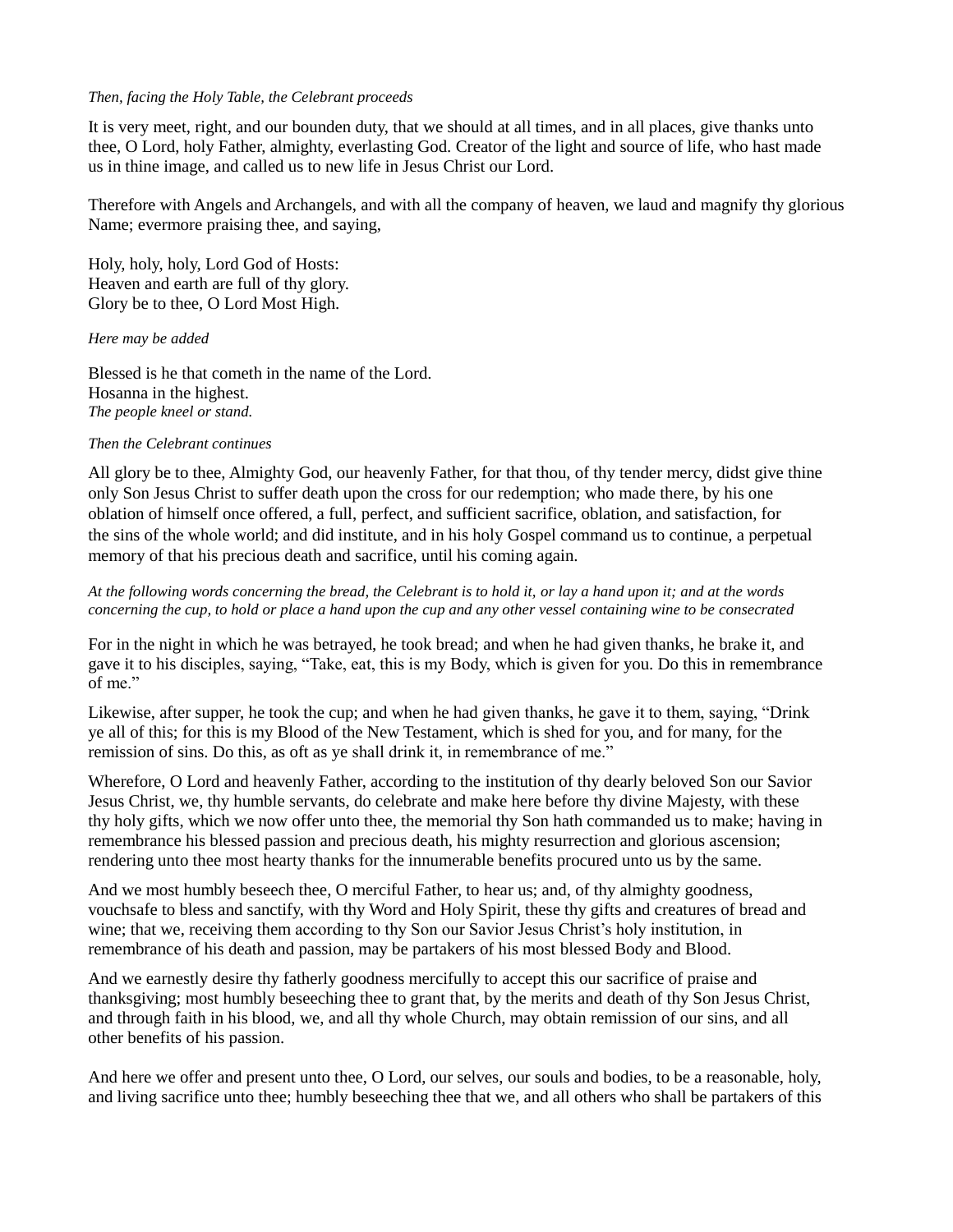Holy Communion, may worthily receive the most precious Body and Blood of thy Son Jesus Christ, be filled with thy grace and heavenly benediction, and made one body with him, that he may dwell in us, and we in him.

And although we are unworthy, through our manifold sins, to offer unto thee any sacrifice, yet we beseech thee to accept this our bounden duty and service, not weighing our merits, but pardoning our offenses, through Jesus Christ our Lord;

By whom, and with whom, in the unity of the Holy Ghost, all honor and glory be unto thee, O Father Almighty, world without end. **Amen**.

And now, as our Savior Christ hath taught us, we are bold to say,

### *People and Celebrant*

Our Father, who art in heaven, hallowed be thy Name, thy kingdom come, thy will be done, on earth as it is in heaven. Give us this day our daily bread. And forgive us our trespasses, as we forgive those who trespass against us. And lead us not into temptation, but deliver us from evil. For thine is the kingdom, and the power, and the glory, for ever and ever. **Amen.**

# **THE BREAKING OF THE BREAD**

*The Celebrant breaks the consecrated Bread. A period of silence is kept Then may be sung or said* Alleluia. Christ our Passover is sacrificed for us;

*Therefore let us keep the feast. Alleluia.*

*In Lent, Alleluia is omitted, and may be omitted at other times except during Easter Season*

*The following or some other suitable anthem may be sung*

O Lamb of God, that takest away the sins of the world, have mercy upon us.

O Lamb of God, that takest away the sins of the world, have mercy upon us.

O Lamb of God, that takest away the sins of the world, grant us thy peace.

*The following prayer may be said. The People may join in saying this prayer*

We do not presume to come to this thy Table, O merciful Lord, trusting in our own righteousness, but in thy manifold and great mercies. We are not worthy so much as to gather up the crumbs under thy Table. But thou art the same Lord whose property is always to have mercy. Grant us therefore, gracious Lord, so to eat the flesh of thy dear Son Jesus Christ, and to drink his blood, that we may evermore dwell in him, and he in us. **Amen.**